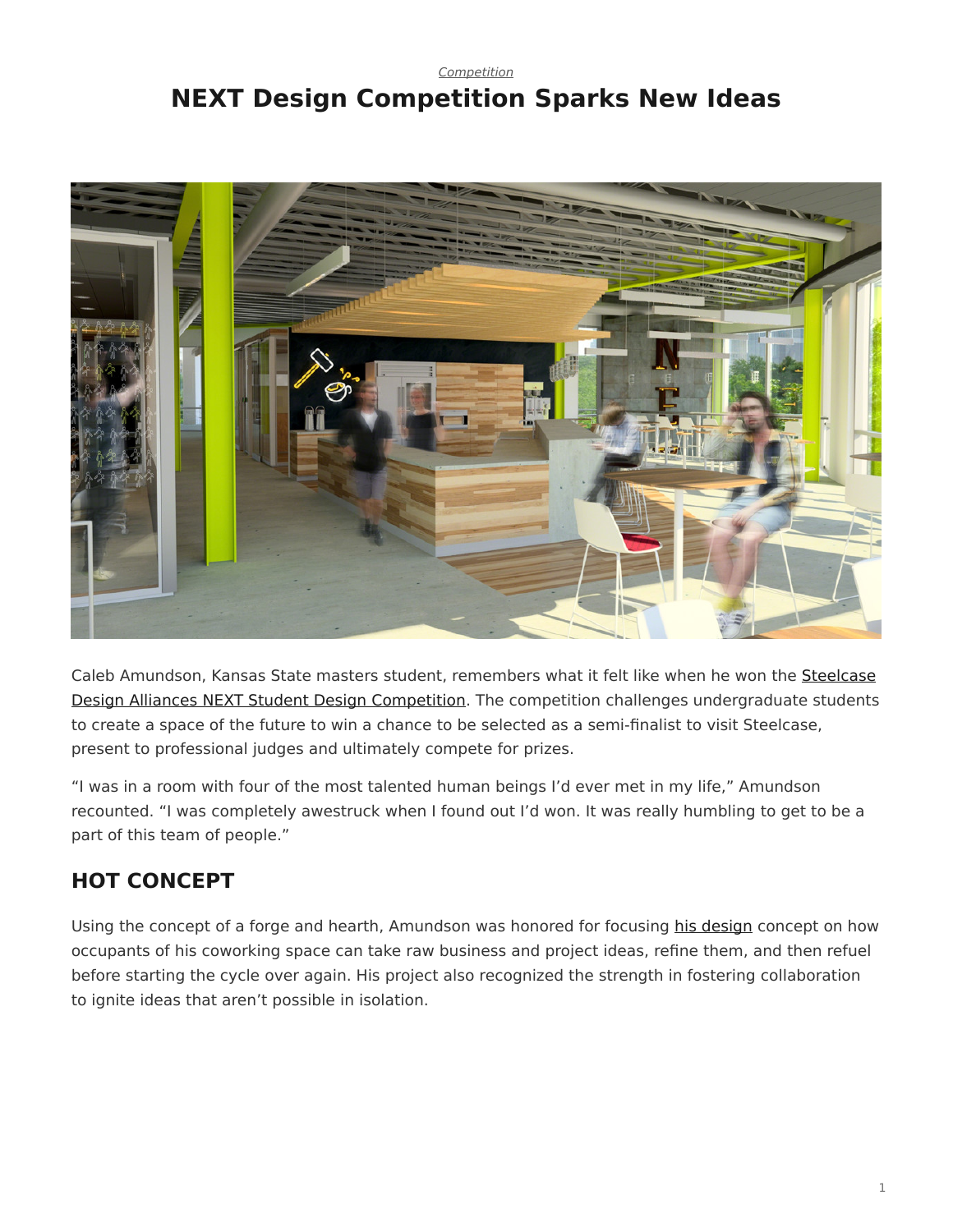

This year, the [Steelcase Design Alliances NEXT Student Design Competition](https://www.steelcase.com/discover/information/architects-and-designers/next-student-design-competition/) is challenging future designers to create the design studio of the future. Melissa Hanley, principal and co-founder of Blitz Architecture and Interiors, is one of the expert judges looking for this year's winning design.

"I will be looking for clarity in concept," Hanley said. "It's very important that the students focus their efforts and provide a clear vision for their design."

# **IT'S NOT ALL ABOUT WINNING**

Now in his final year at Kansas State, Amundson says it wasn't winning that meant the most to him. It was going through the competition's process. By developing, producing and presenting a strong concept, he gained skills and confidence.

In fact, just one week after he won the competition, Amundson's friend approached him with a business idea. He wanted to open a coworking space in Manhattan, Kansas and he needed help. In just 13 short weeks, the friends went from idea to reality and opened their new business venture called [The Fellow](http://www.thefellowmhk.com/).

"I don't think I would be in this position had I not had the opportunity. It wasn't the success that came from the project. It was working on something of this quality — quality research-based design really pushed my ability to apply it to a real-life situation," said Amundson.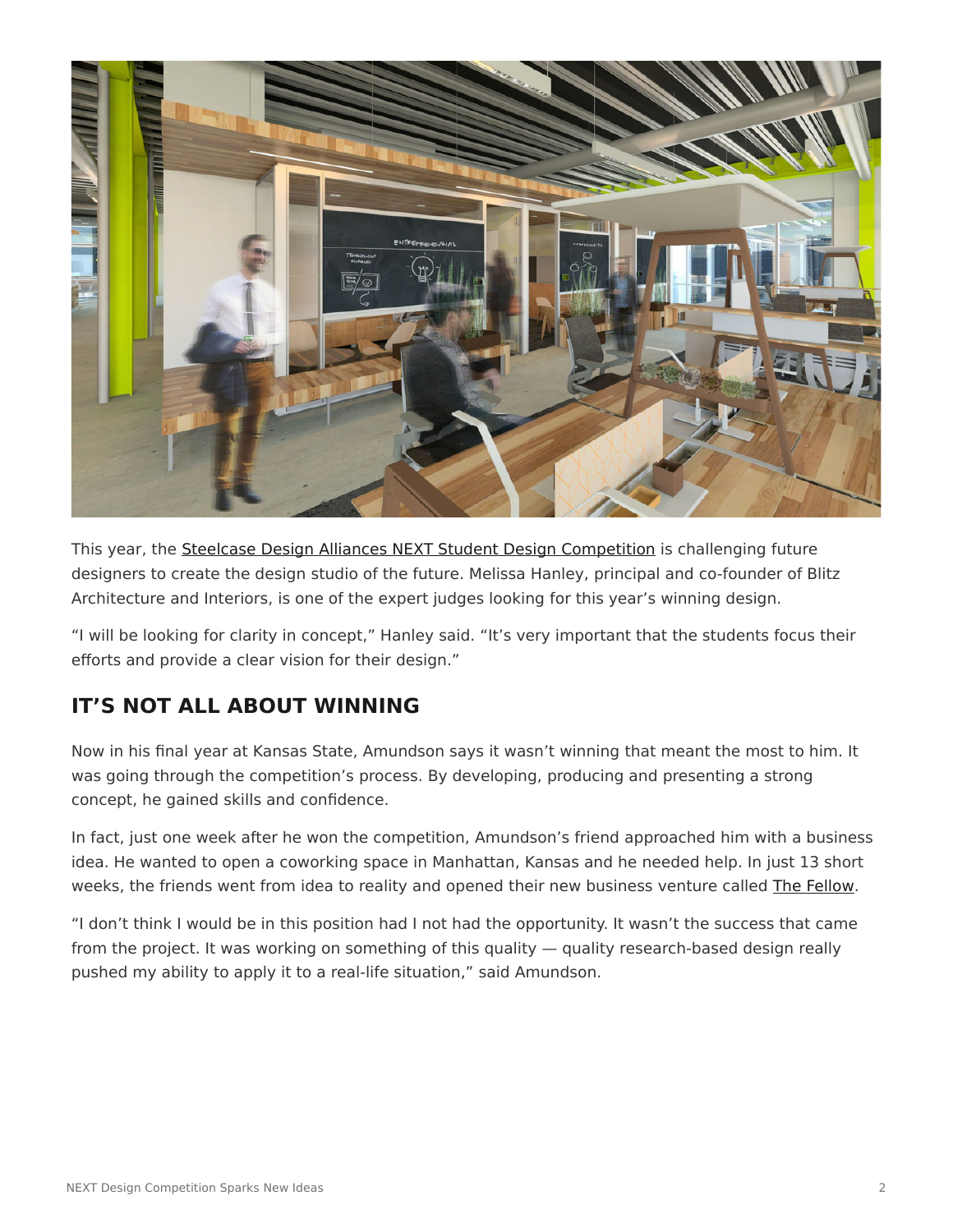## **COMPETITION ADVICE**

Amundson has some advice for this year's crop of students. He highly encourages students to visit at least one space that is a relevant precedent study for the project.

"Seeing something in operation will drastically change your perception of designing for people, instead of just focusing on the logical decisions that can be made from researching," Amundson suggested.

He stresses the importance of having a really strong concept and practicing your presentation to peers and professors who will give you honest critique. He also says it's a great idea to reach out to professionals you know in the industry to help with feedback and to push the design further.

Hanley has some advice as well. She knows narrowing down a number of iterations to one good idea is challenging. "Edit," she said simply. "It is the hardest thing to do, even as seasoned practitioners, but it is vital to a project's clarity and, often, beauty to be as reductionist as possible in the process to ensure all of the design moves are supporting the project concept."

For more information on the Steelcase Design Alliances NEXT Student Design Competition including frequently asked questions and official rules, [click here](https://www.steelcase.com/discover/information/architects-and-designers/next-student-design-competition/). Submissions are due December 9.



Caleb Amundson is working on his thesis program at Kansas State for his masters program in interior architecture and product design. He previously won the Steelcase Design Alliances NEXT Student Design Competition and he co-owns The Fellow, a coworking space in Manhattan, Kansas.